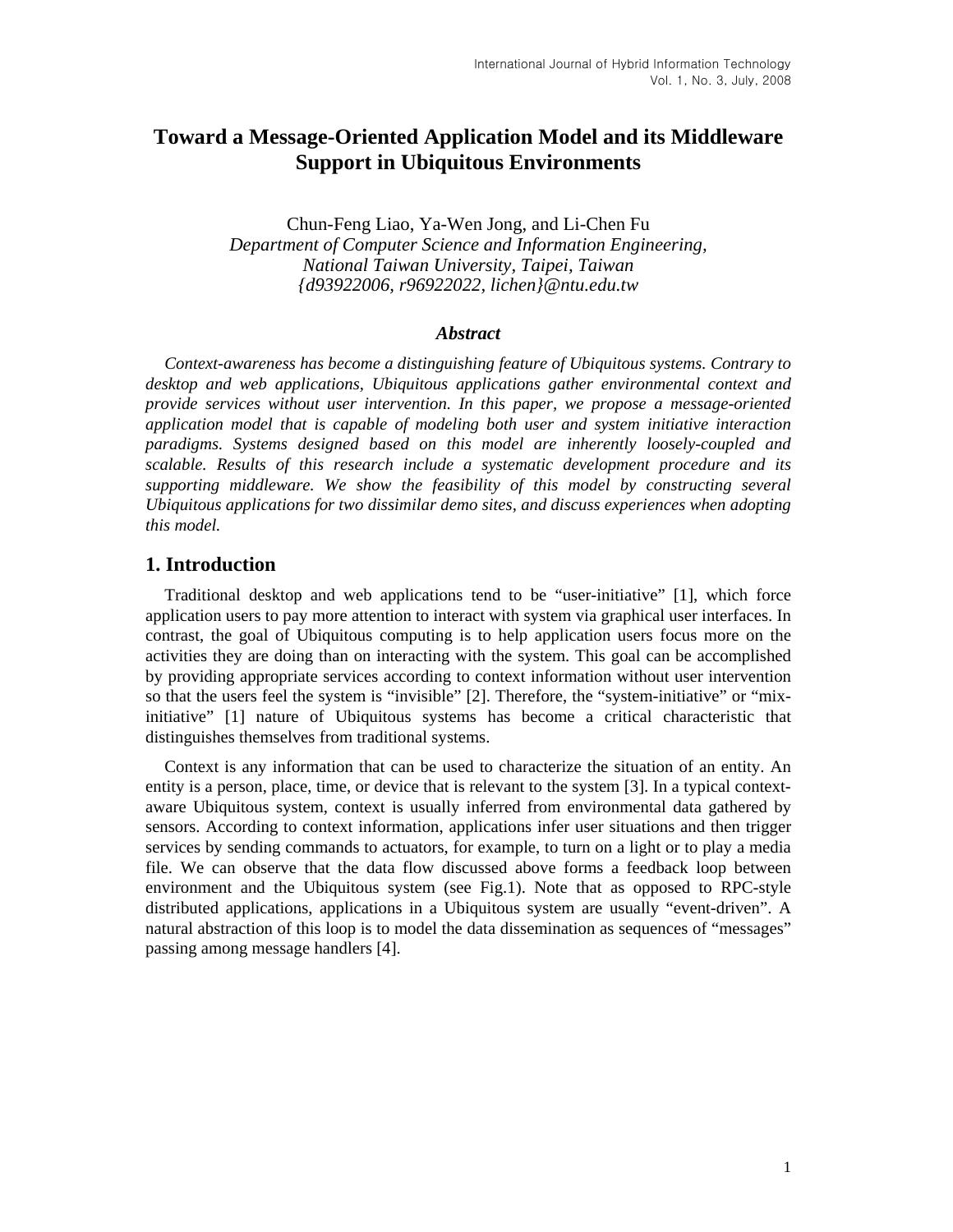

Figure 1. The feedback loop of a Ubiquitous system.

Messaging is a technology that enables asynchronous, loosely-coupled, and reliable communication. It has been widely used in integrating heterogeneous large-scale enterprise systems. When compared with other paradigms, messaging is more immediate than file transfer, better encapsulated than shared database, and more reliable than RPC-style invocation [5]. In [6], we proposed a service-oriented smart home architecture. This paper is primarily concerned with the system design and the infrastructure aspects, which were not addressed in our previous work. The objective of this paper is therefore threefold: (a) to propose message-oriented application model, which contains key abstractions and a systematic development procedure for Ubiquitous applications; (b) to present the supporting middleware of the proposed model; and (c) to report the lessons learned from constructing applications based on this model and its supporting middleware.

## **2. Related works**

Many middleware have been developed since the rise of Ubiquitous computing. Several of them concentrate their works based on the service-oriented architecture, which has gained extreme popularity lately. The Context Toolkit [7] is the first attempt to address cross-cutting concerns in ubiquitous systems. In this toolkit, context are gathered by the context widgets (sensors) as well as from context aggregators, and then translated by the context interpreter. Messages between the above components are first encoded using the XML and then wrapped with HTTP. Context Toolkit supports RPC-based communication. The callback nature of context event is supported by implementing the Observer [10]. SOCAM [8] is one of the most popular service-oriented middleware. It aims to provide a rapid prototyping of context-aware services. The communication between SOCAM components are done through the Service Locating Service, the context consumers are able to locate and access the context providers through the Service Locating Service. MIRES [9] is one of the few message-oriented pervasive middleware developed to date. MIRES is built mainly for Wireless Sensor Networks (WSN) and is based on a publish/subscribe paradigm. MIRES focuses on the gathering of context information, and doesn't address the issues of application development.

## **3. Message-oriented application model**

The communication mechanism of a message-oriented system is supported by the message-oriented middleware (MOM). The MOM creates a "software bus" for integrating heterogeneous applications. Most MOMs support both point-to-point (one to one) and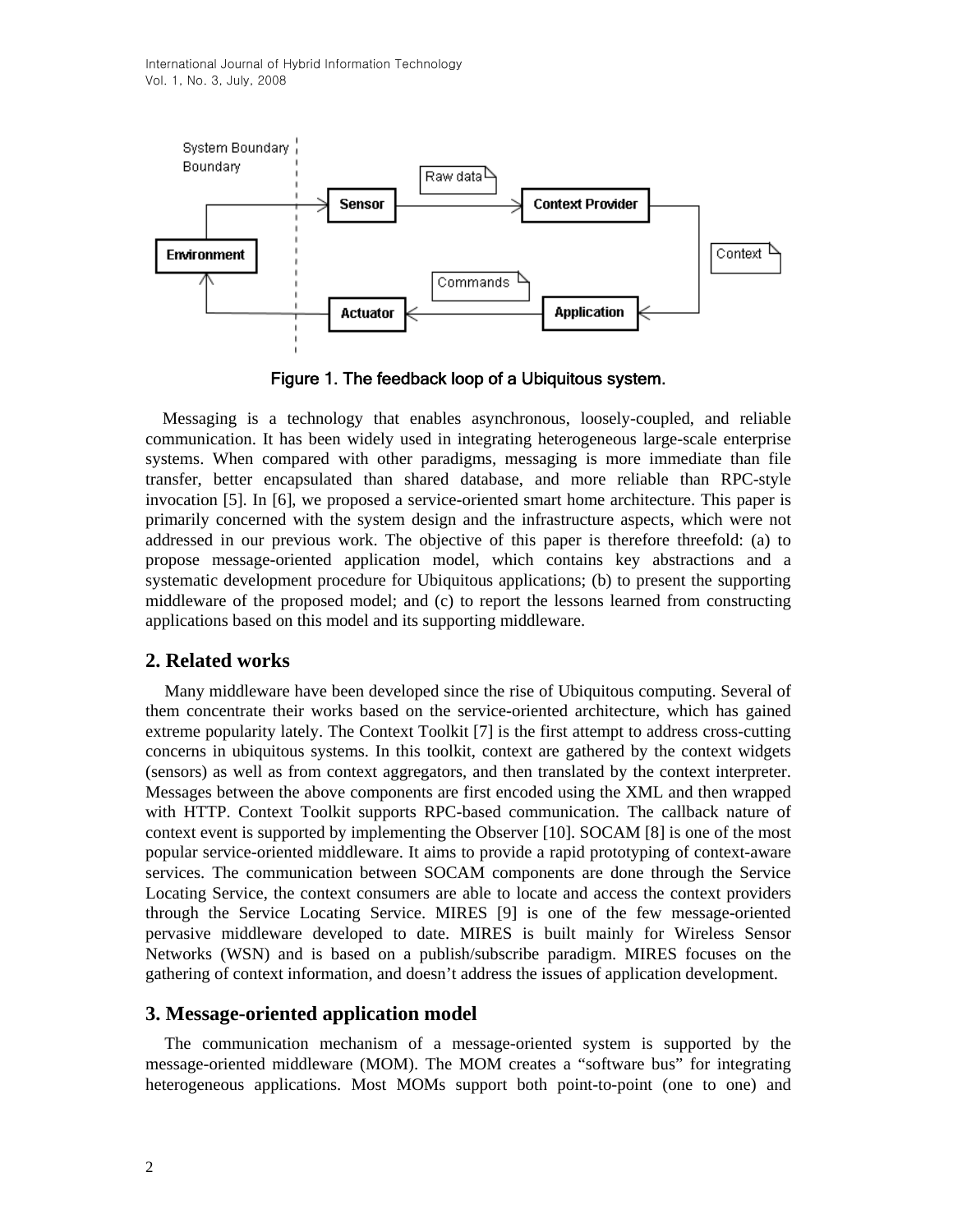publish-subscribe (many-to-many) communication styles. Publish-subscribe style is more appropriate in a Ubiquitous environment. For example, sensors can not share their data among context providers with point-to-point mechanism. The logical pathways between publishers and subscribers are called "topics", which reside in the MOM. All software entities in MOM exchange messages via these logical pathways. Consequently, the MOM become Mediators [10] that make these entities loosely-coupled [5]. More specifically, dependencies between software entities are removed: they depend on topics instead of depending on each other. Hence, the message-oriented applications are also service-oriented. In the following, we use the term "service" to refer to the software entities reside in MOM.

As we shall see in the next two sub-sections, the proposed systematic procedure helps to transform the requirements of Ubiquitous applications into message-oriented design specifications. We can then take advantage of MOM when constructing and deploying Ubiquitous applications.

#### **3.1. Key abstractions**

In [11], the author proposed an abstract architecture for Ubiquitous systems. In this architecture, Ubiquitous systems consist of three service types: the Sensing, Thinking, and Acting subsystems. It is noteworthy that if we divide the Thinking subsystem into two parts, namely, Context Provider and Application, then the abstract architecture is consistent with the feedback loop illustrated in Fig.1

| <b>Service</b> | <b>Associated</b>  | <b>Operations</b>                                  |
|----------------|--------------------|----------------------------------------------------|
| <b>Type</b>    | <b>Topics</b>      |                                                    |
| Sensor         | SENSOR_DATA        | Send gathered data to SENSOR_DATA topic            |
| Actuator       | <b>COMMAND</b>     | Perform actions according to messages coming       |
|                |                    | from COMMAND topic                                 |
| Context        | <b>SENSOR DATA</b> | Receive messages coming from SENSOR_DATA,          |
| Provider       | <b>CONTEXT</b>     | transform them into context, and then send context |
|                |                    | messages to CONTEXT topic                          |
| Application    | SENSOR_DATA        | Decide which action to take based on messages      |
|                | <b>CONTEXT</b>     | coming from SENSOR_DATA or CONTEXT                 |
|                | <b>COMMAND</b>     | topics. Send intended actions to COMMAND topic.    |

Table 1. Services and their associated operations

The Context Provider is responsible for the "inference" aspect of Thinking subsystem. It interprets raw data gathered by sensing subsystem and then publishes context information to a relevant topic. For instance, a "Fall-detection Context Provider" subscribes raw data from different types of sensors and fuses them with built-in statistical inference algorithms. The Application part represents the "process control" aspect of Thinking subsystem. In the previous example, when a fall event is detected, fall-detection module will publish context information to relevant topics. Upon receiving the context messages, the "Fall-detection Application" coordinates among actuators to perform expected actions, such as sending an alarm and calling out to an emergency center. In short, our work extends the abstract architecture in [11] by breaking its Thinking subsystem into Context Provider and Application. Table 1 summarizes the service types, their associate message topics, and the operations. Note that we have renamed the Sensing and Acting subsystems to Sensor and Actuator, respectively.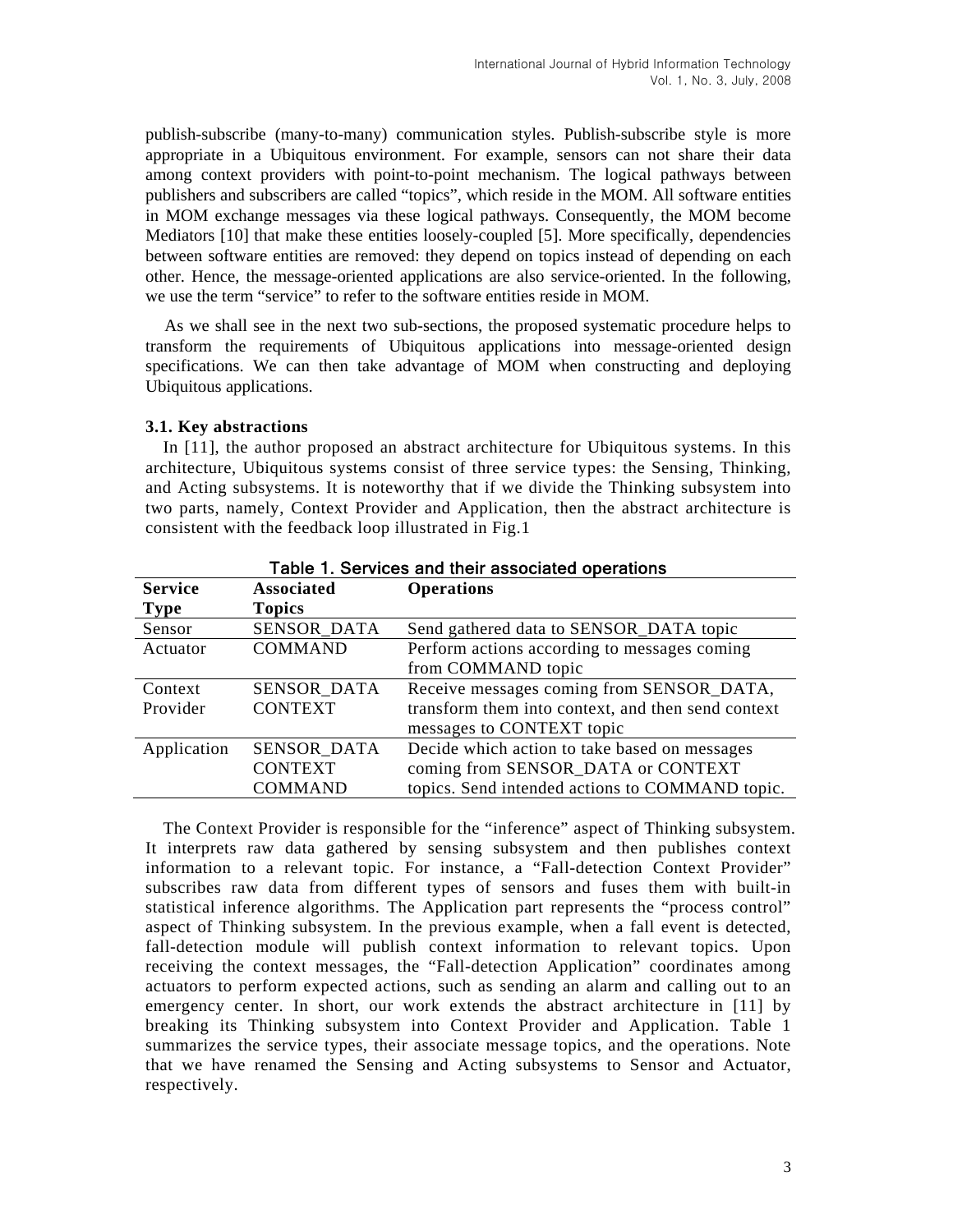#### **3.2. A Systematic development procedure**

In this sub-section, we shall concentrate on a systematic procedure to construct messageoriented Ubiquitous systems. We divide the procedure into several phases: requirement gathering, system analysis, design, implementation and deployment. As sketched in Table 2, the procedure associates each phase with one or more mechanisms in order to produce the artifacts. The goal of requirement gathering phase is to collect user requirements. Many Ubiquitous application designers record the requirements using informal scenarios. Hence, we recommend User Story, which is an agile approach used to capture informal requirements [12]. For example, following is a portion of User Story describing a "Media follow me" application:

*The system detects Bob presence in the living room and starts to play Bob's favorite music. After detecting Bob's movement to the kitchen, the system transfers the music to there without breaking off.*

| Development phase     | <b>Mechanisms</b>       | <b>Artifacts</b>        |
|-----------------------|-------------------------|-------------------------|
| Requirement gathering | User Story [12]         | Requirement documents   |
| System analysis       | <b>TMSC</b> [13]        | analysis specifications |
| Design                | Role mapping            | Design specifications   |
| Implementation        | APIs provided by the    | Ubiquitous applications |
|                       | middleware              |                         |
| Deployment            | OSGi [14] or standalone | Ubiquitous system       |

Table 2. A procedure for developing Ubiquitous applications

In system analysis phase, the developer elaborates requirement documents using Triggered Message Sequence Chart (TMSC), which is a graphical, mathematically wellfounded framework for capturing scenario-based system requirements of distributed systems [13]. There are many competitive methodologies such as Petri Net or UML Sequence Diagrams. We use TMSC here for three reasons. First, the graphical syntax of TMSC is extended from MSC (Message Sequence Chart) [15], which is designed to support the message-oriented systems. TMSC enhances MSC by its capability to model "event-driven" or "triggering" requirements. Second, TMSC supports compositional and evolutionary design, that is, developers can refine functional specifications incrementally and iteratively. Finally, the validity of new specifications can also be mathematically proofed. Fig. 2 depicts part of TMSC analysis specifications for the "Media follow me" application. A TMSC is composed of service entities representing software modules (SF, MFM App, Ds and Dt in Fig.2), the messages, local actions (the rectangle notations in Fig.2) performed by service entities, and the dashed line implying the trigger-action relationships. When the Smart Floor (SF) detects a user movement, it sends the user's location to the "Media follow me" Application (MFM App). MFM App checks if the cached user location has changed (local action *a*), if so, it sends a "Transfer" command to the Source Smart Display (Ds). The Ds gets the current playing position (local action *b*), sends the "Play" command with the playing position to the Target Smart Display (Dt) and stops the local media (local action *c*). Finally, the Dt starts playing the media from the playing position received (local action *d*).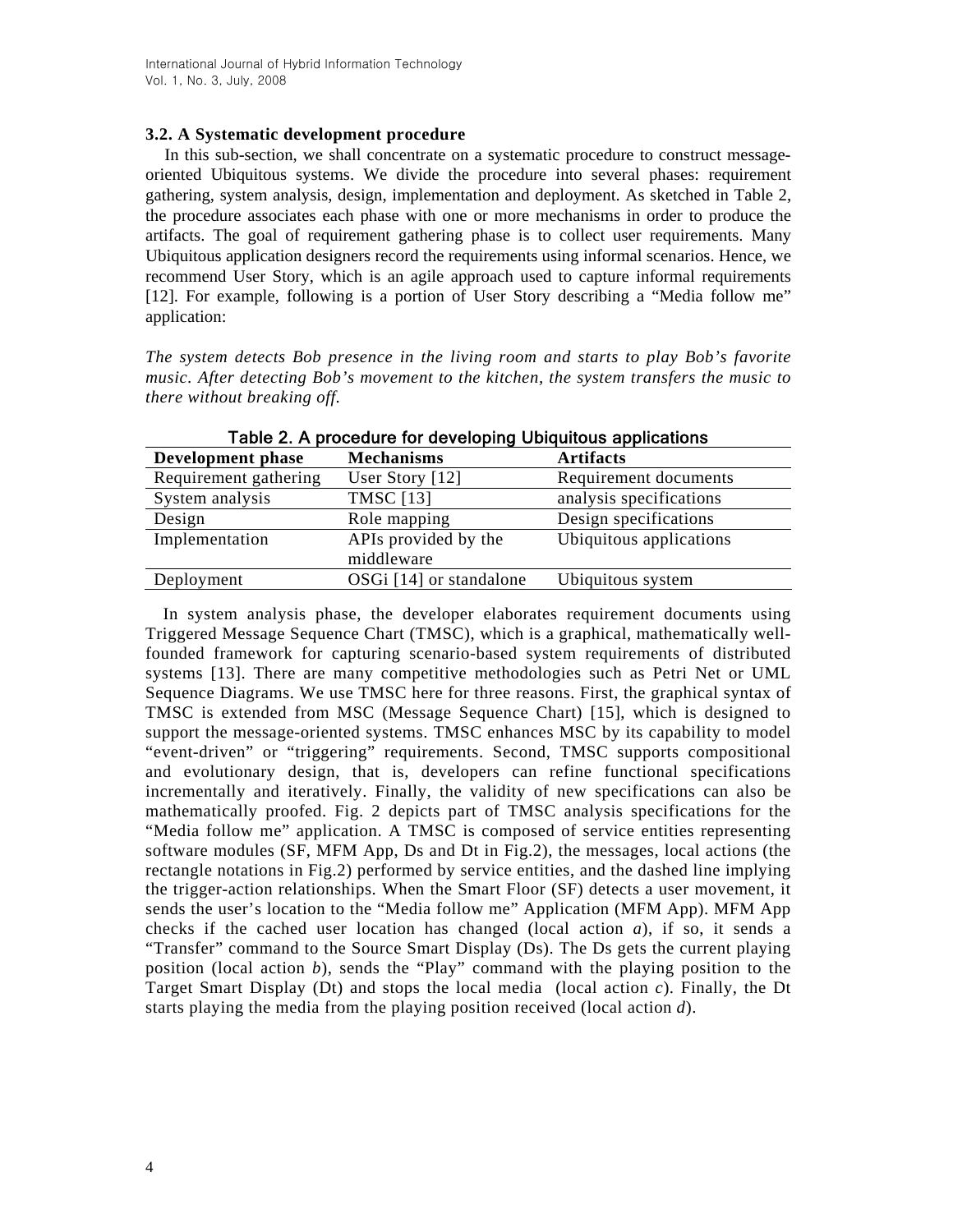

Figure 2. TMSC for the media follow me example

Next, we identify required middleware supports by performing role mapping. For each service entity in TMSC, we perform following steps:

- 1. Identify the service type
- 2. Do role mapping according to table 3.
- 3. Identify middleware support for each service entity.

For instance, the MFM App in Fig. 2 is with the service type "Application". According to table 3, MFM App is a Message Transformer in MOM, and it is a Platform Component. As a result, MFM App requires the middleware to provide message sending service and message receiving service.

In the implementation phase, developers build services by selecting appropriate API provided by the middleware. The API selection is closely related to the service's role in MOM. In the "Media follow me" example, MFM App is a Message Transformer in MOM, which is capable of both sending and receiving messages. As depicted in Fig. 3, MFM App can send and receive messages by implementing MessageListener interface and using MessageGateway interfaces.

| Table 3. Role mapping of services |                                |                           |  |
|-----------------------------------|--------------------------------|---------------------------|--|
| <b>Service Type</b>               | <b>Role in MOM</b>             | Role in platform          |  |
|                                   |                                |                           |  |
| Sensor                            | Message Sender                 | Platform Adapter          |  |
| Actuator                          | Message Listener               | Platform Adapter          |  |
| <b>Context Provider</b>           | Message Transformer or Message | Platform Component or     |  |
|                                   | Sender                         | Platform Adapter          |  |
| Application                       | MessageTransformer             | <b>Platform Component</b> |  |

After building Ubiquitous applications, developers can either deploy them on an OSGibased platform or as a standalone application. Experience shows that the standalone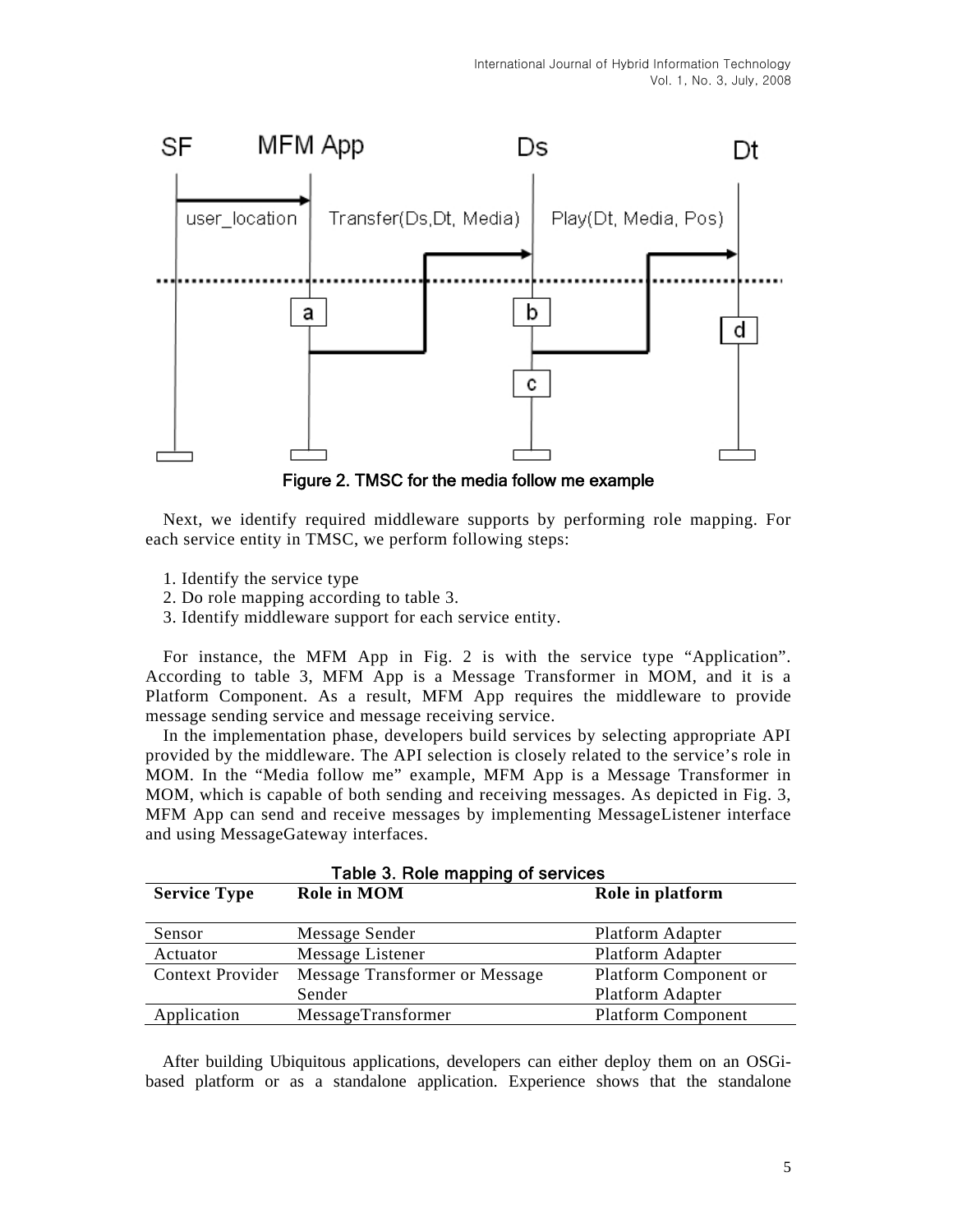deployment mode is more feasible in early stages of development, since applications will suffer from additional class loading issues induced by OSGi platform and make it harder to inspect the defects of applications.



Figure 3. Simplified structure of the MFM App

## **4. The supporting middleware**

We have built a middleware in order to provide infrastructural supports throughout the development lifecycle of a message-oriented Ubiquitous application. As revealed in Fig. 4, operations of the middleware are triggered by the events gathered by sensors at the bottom layer. Above this layer, we can obtain sensor data via vendor-specific control software modules. Integrating these heterogeneous modules requires developers to construct a Platform Adapter for each module. These adapters are analogous to the "drivers" of an operating system. Consequently, the construction of a Platform Adapter is a one-time effort, through which the sensor hardware can be shared among applications.

Platform Adapter converts sensed events to messages, and then publishes them to topics located in the Home Message Bus (HMB). In this middleware, HMB plays the role of a MOM, which is responsible for exchanging messages. Hence the modules reside in the top layer, that is, Applications, Platform Services, and System Tools, can receive, process, and send messages come from topics of HMB. We will discuss the detail of these services in section 4.1. The operations we have described so far also apply in principle when command messages come from the top-layer modules to the bottom-layer actuator hardware.

#### **4.1. Platform Services and System Tools**

Platform Services modules provide design time and runtime support for hosting application. The HSB (Home Service Bean) Framework is an application framework that provides design time supports with a set of reusable libraries, interfaces, and default implementations. At runtime, the Context Broker is the gateway to the context repository, and hosting applications query persisted context information through it. The Command Executer is essentially a Façade [10], by which the hosting applications can interact with Platform Adapters of actuators in a unified way. More specifically, applications can control smart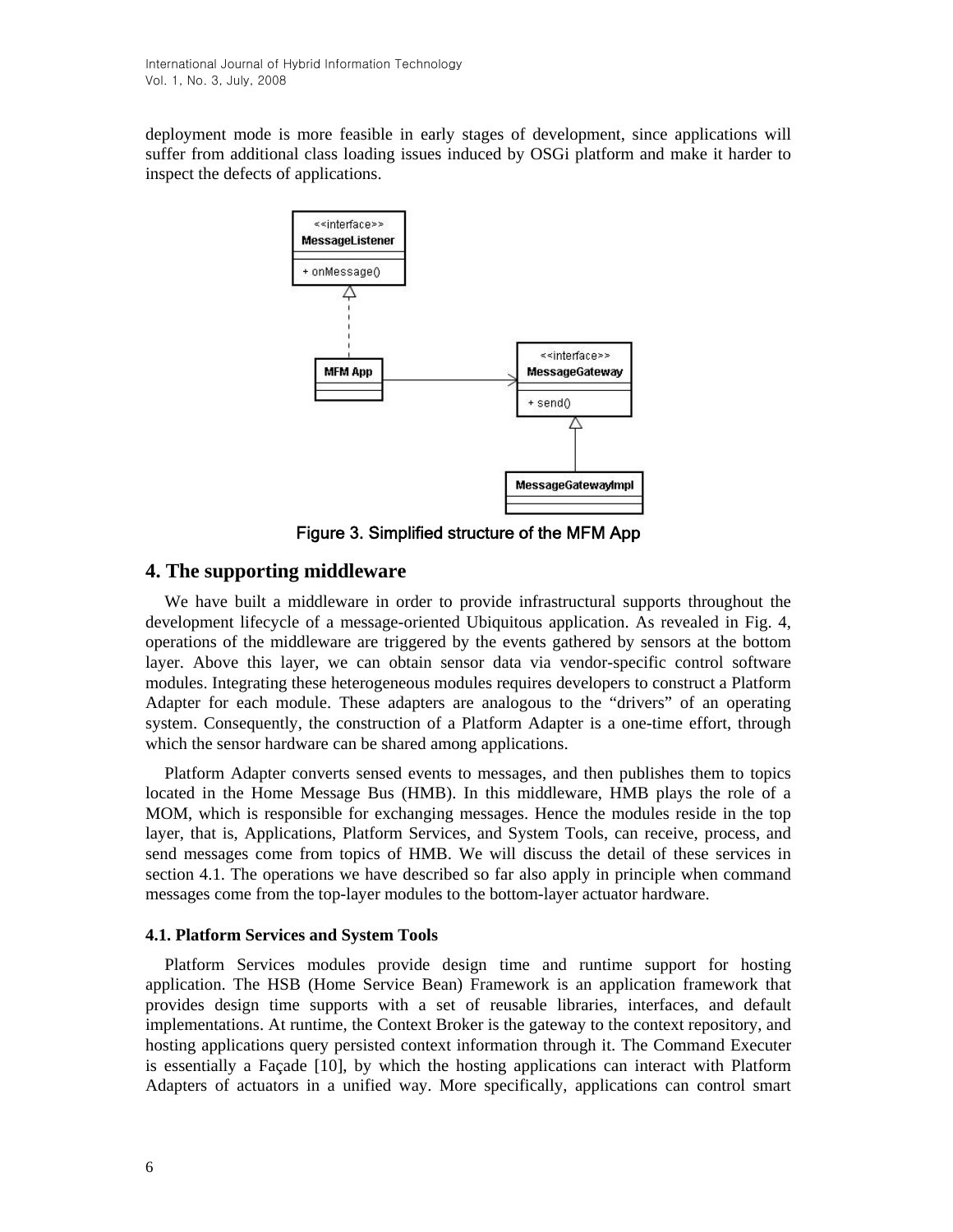appliances from different vendors with a consistent set of message syntax, which can be interpreted by the Command Executer service. Since applications are separated by message topics, System Tools such as HMBM (HMB Monitor) and HMBS (HMB Shell) are useful when debugging and testing Ubiquitous applications. For example, developers can send testing messages using HMBS and then check the outputting results using HMBM before deploying applications to the Ubiquitous environments.



Figure 4. Architecture of the supporting middleware

#### **4.2. Implementation**

The realization of this middleware is mainly based on JDK 5.0 and Knopflerfish 2.0.0 [16], an OSGi R4 implementation. In the OSGi deployment mode (see section 3.2), the top-layer modules run as threads that are spawned from OSGi bundle activators. Otherwise, these modules run as standalone java applications. We use ActiveMQ 4.1.1 [17], an open source embeddable MOM, to implement HMB. ActiveMQ uses a cross-platform messaging protocol, and supports several programming languages such as C, C++, C#, and Java. The persisted context information is stored in MySQL 4.0.18 database. The middleware is hosted on a P4/1GHz mini-PC with 1GB memory.

## **5. Case study**

We verify the feasibility of the proposed application model by developing Ubiquitous applications for two dissimilar demo sites (Fig. 5). They are different in size (NTU Attentive Home: 400 square feet; Open Lab: 1080 square feet.), partition (NTU Attentive Home is with 1 living room, 1 kitchen and 1 bedroom; Open Lab is with 1 living room, 1 kitchen, 1 toilet, 1 dining room and 2 bedrooms), appliances, and furnishing. Due to their dissimilarities, developers have to modify xml-based configuration files for each demo site in order to deploy the proposed middleware. However, we do not need to change the source code.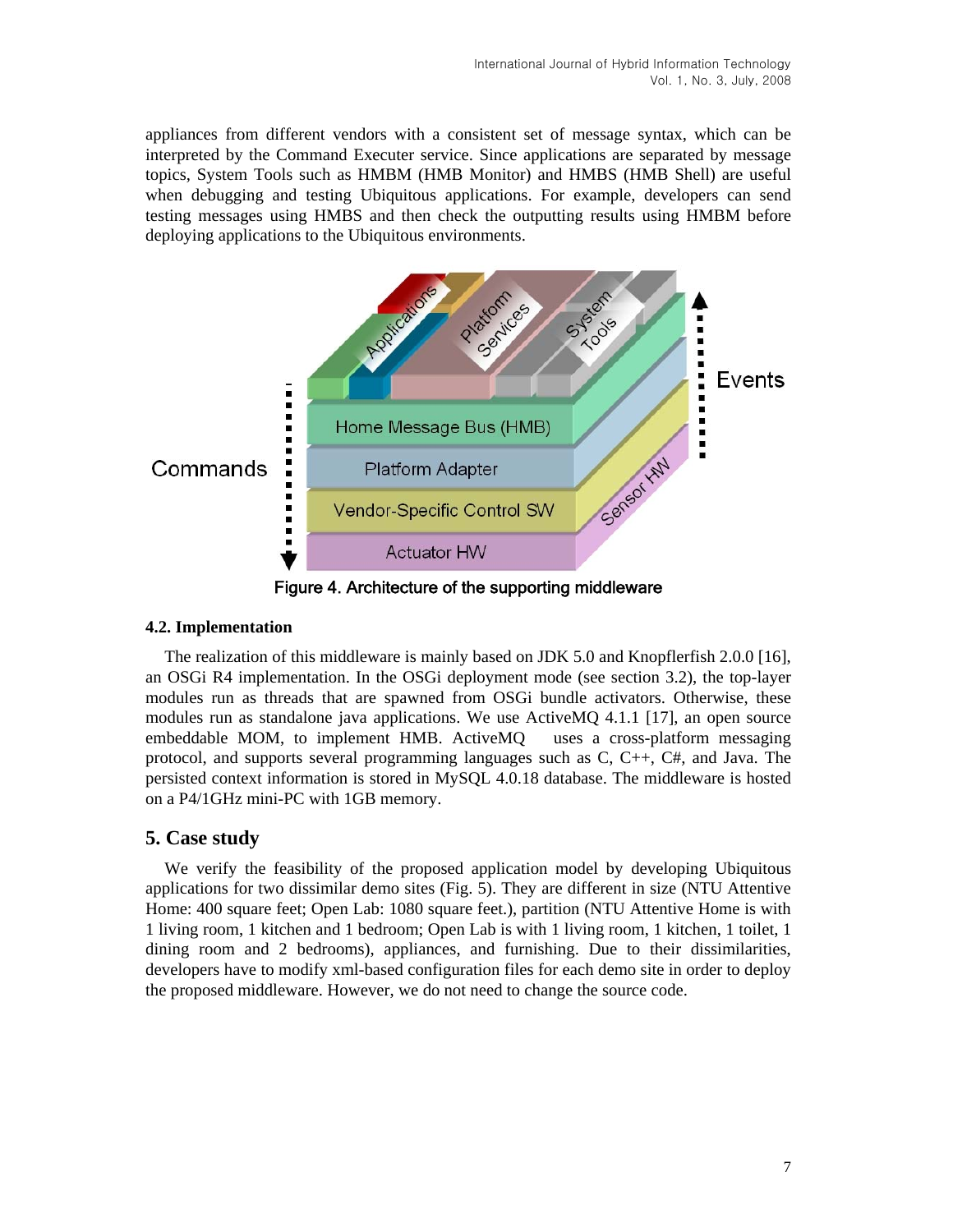

Figure 5. Two dissimilar demo sites. Left: the NTU Attentive Home; Right: Open Lab for NSC S2H Home Project

#### Table 5. The Web-based Monitoring and Control Application allows users to manipulate home services remotely.

| <b>Service Name</b>               | <b>Service Type</b> | <b>Implementing Technologies</b> |
|-----------------------------------|---------------------|----------------------------------|
| Web GUI                           |                     | Java Servlets / AJAX             |
| Context Listener                  | Application         | Java                             |
| <b>Smart Appliance Controller</b> | Actuator            | Java / OSGi                      |

### Table 6. The MFM Application enables media to migrate to the display that are closest to a nomadic user.

| <b>Service Name</b>             | <b>Service Type</b> | <b>Implementing Technologies</b> |
|---------------------------------|---------------------|----------------------------------|
| <b>Smart Floor Controller</b>   | <b>Sensor</b>       | C#                               |
| <b>MFM App Controller</b>       | Application         | Java / OSGi                      |
| <b>Smart Display Controller</b> | Actuator            | C#                               |

### Table 7. The Fall Detection Application keeps an eye on the inhabitants and sends alarm when fall events are detected.

| <b>Service Name</b>       | <b>Service Type</b> | <b>Implementing Technologies</b> |
|---------------------------|---------------------|----------------------------------|
| <b>Fall Detector</b>      | Sensor              | $C++/$ Open CV                   |
| <b>Fall Detention App</b> | Application         | Java / OSGi                      |
| Controller                |                     |                                  |
| Alert                     | Actuator            | C#                               |

### Table 8.The Smart Air Conditioner Application operates air conditioners and fans automatically based on sensed information.

| <b>Service Name</b>       | <b>Service Type</b> | <b>Implementing Technologies</b> |
|---------------------------|---------------------|----------------------------------|
| Sensor Node Adapter       | Sensor              | Java                             |
| Smart Air Conditioner App | Application         | Java / OSGi                      |
| Controller                |                     |                                  |
| <b>Smart Appliance</b>    | Actuator            | Java / OSGi                      |
| Controller                |                     |                                  |

Tables 5 through 8 describe five applications we have deployed in both demo sites. These applications fall into two categories. The "user-initiative" applications such as the Web-based Remote Monitoring and Control and the Voice Command applications require user to direct system actions via user interfaces. On the other hand, the Media Follow Me, Vision-based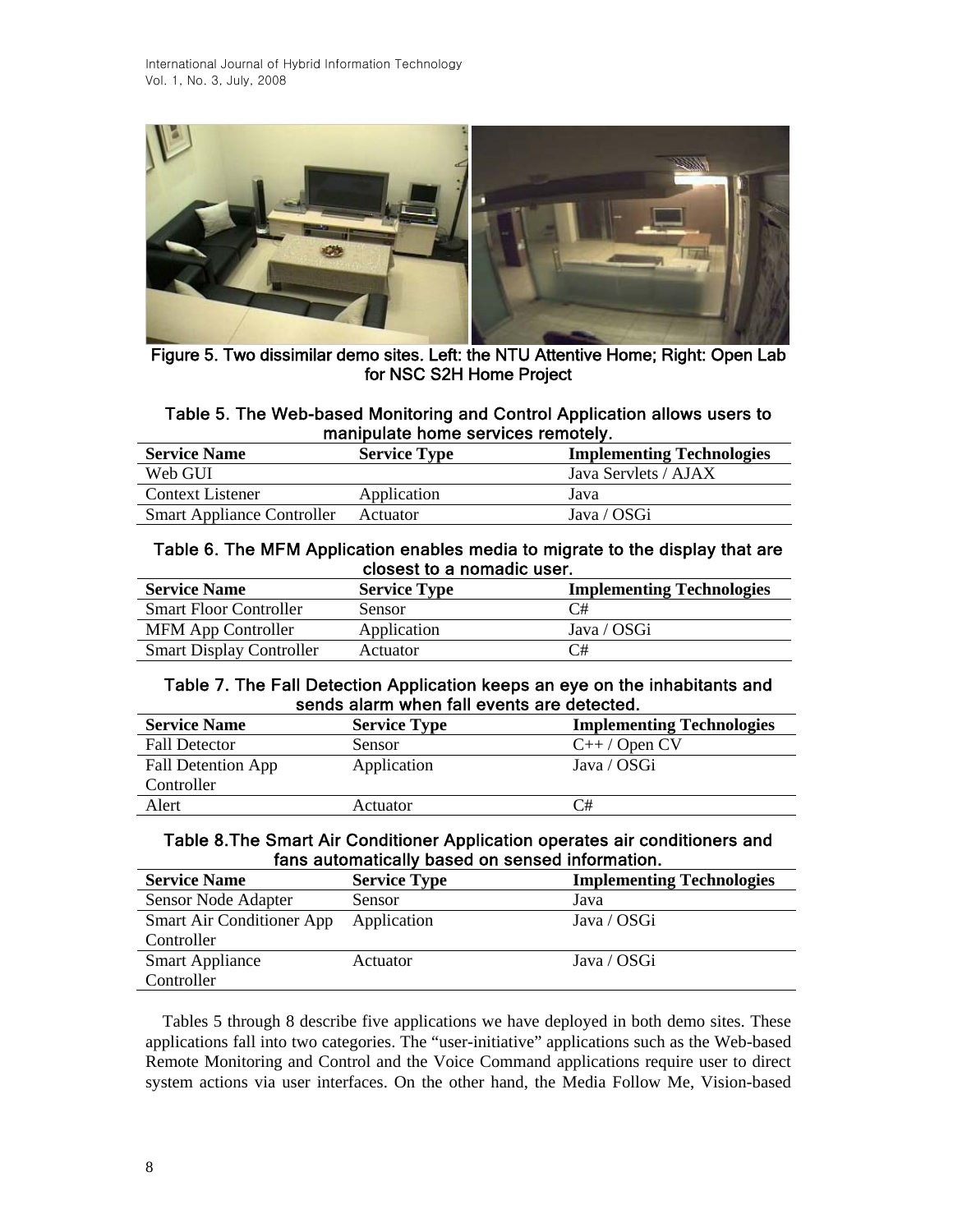Fall Detection, and Smart Air Conditioner applications are typical "system-initiative" context-aware applications that do not need user interventions. It is important to note that in the proposed application model, an application can compose of components implemented by means of heterogeneous technologies. This ability is important in developing Ubiquitous applications. For instance, the real-time image-processing components are better implemented with C or C++ while server-side components are usually implemented with Java language. The cross-platform interoperability is an inherited nature of the message-oriented applications, which is very hard to achieve in other application model. Besides, to avoid the possibility of single-point-of-failure, most available MOM supports load-balancing as well as fail-over mechanisms. As a result, the MOM-based Ubiquitous applications are also scalable and robust.

#### **6. Conclusions**

We have presented a message-oriented application model, a natural abstraction of the data dissemination in Ubiquitous systems, and its supporting middleware. Based on the proposed approach, we developed several Ubiquitous applications for dissimilar demo sites. Applications constructed with this application model are loosely-coupled, cross-platform, and more scalable. There are still many important issues not addressed in this work, for example, the service composition / discovery mechanisms [18] [19], and the feature interaction problem [20]. In addition to the above topics, we are also investigating an RDF-based [21] communication protocol that directly supports ontological inference. Besides, we also noted that most available methodologies gathering requirement are not adequate for Ubiquitous environment. Further studies on an agile requirement analysis methodology for Ubiquitous applications are therefore obviously needed.

#### **7. References**

[1] N. Ramakrishnan, R.G.Capra III, and M.A.Perez-Quinones, "Mixed-Initiative Interaction = Mixed Computation," in Proc. ACM SIGPLAN Workshop PEPM'02, January 2002.

[2] M.Weiser, "The Computer for the 21st Century, ", Scientific American, 265(3), 66-75, 1994.

[3] A.K.Dey, "Understanding and using context," Personal and Ubiquitous Computing Journal, issue 5, vol. 1, 2001.

[4] E.Souto, G.Guimaraes, G.Vasconcelos, M.Vieira, N.Rosa, and C.Ferraz, "A Message-Oriented Middleware for Sensor Networks," in Proc. 2nd International Workshop on Middleware for Ubiquitous and Ad-Hoc Computing, Toronto, Ontario, Canada, 2004.

[5] G.Hohpe and B.Woolf, Enterprise Integration Patterns: Design, Building, and Deploying Messaging Solutions, Addison Wesley, MA, 2004.

[6] C.L. Wu, C.F.Liao and L.C.Fu, "Service-Oriented Smart Home Architecture based on OSGi and Mobile Agent Technology," IEEE Transactions on Systems, Man and Cybernetics - Part C, Special Issue on Networking, Sensing, and Control, vol.37, no.2, 2007.

[7] D.Salber, A.K. Dey and G.D. Abowd, " The Context Toolkit: Aiding the Development of Context-Enabled Applications, " in Proceedings of the 1999 Conference on Human Factors in Computing Systems (CHI '99), Pittsburgh, PA, May 15-20, 1999. pp. 434-441.

[8] T.Gu, H.K. Pung, and D.Q.Zhang, "Toward an OSGi-based Infrastructure for Context-Aware Applications," Pervasive Computing, Vol.3, No.4, pp.66-74, 2004.

[9] E.Souto, G.Guimaraes, G.Vasconcelos, M. Vieira, N.Rosa, and C.Ferraz, "A Message-Oriented Middleware for Sensor Network," Proceedings of the 2nd workshop on Middleware for pervasive and ad-hoc computing, pp.127-134, Toronto, Ontario, Canada, 2004.

[10] E.Gamma, R.Helm, R.Johnson, and J.Vlissides, Design Patterns: Elements of Reusable Object-Oriented Software, Addison-Wesley, 1995.